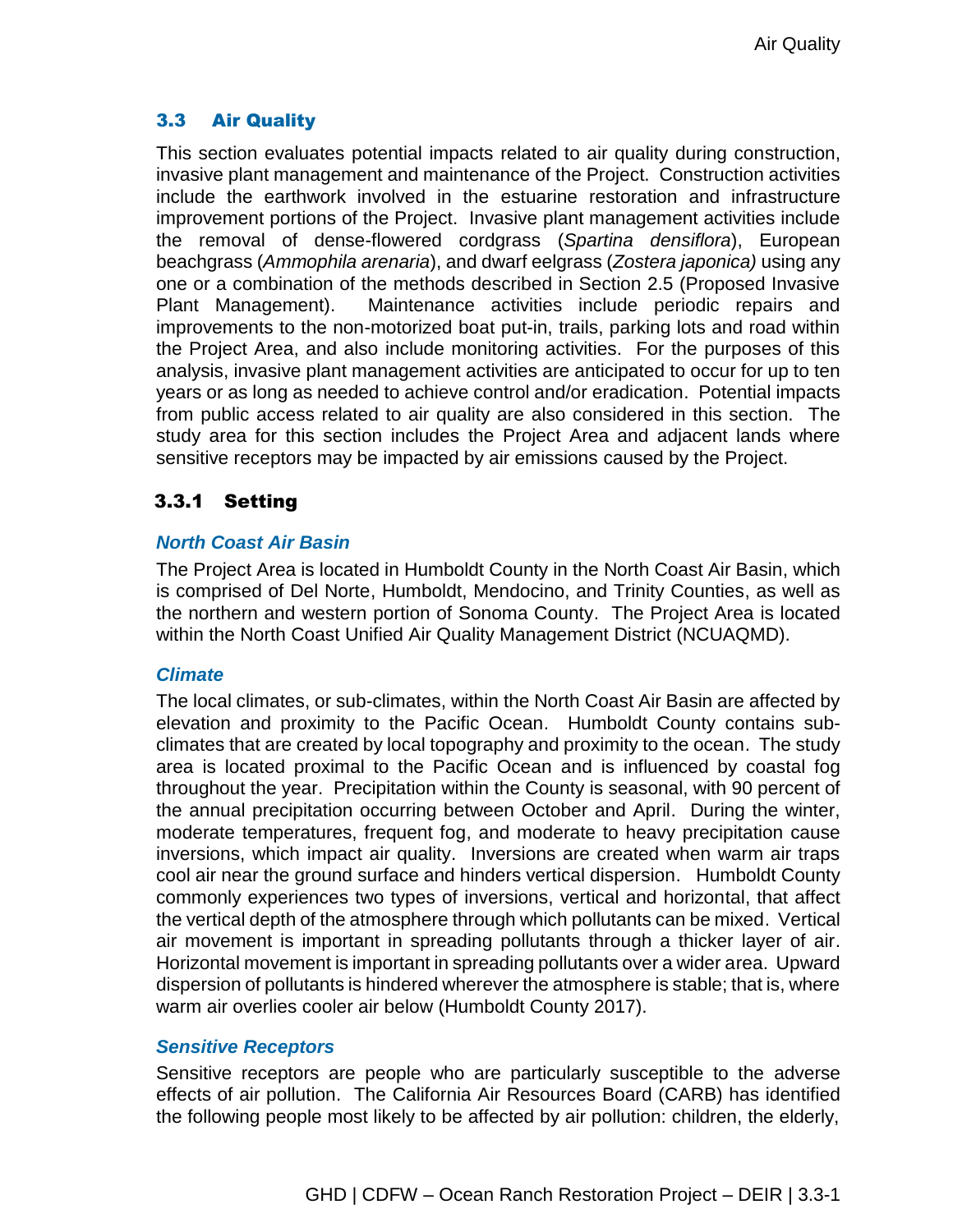the acutely ill, and the chronically ill, especially those with cardio-respiratory diseases. Sensitive receptors include residences, schools, playgrounds, childcare centers, retirement homes, hospitals, and medical clinics. Agricultural areas are less sensitive to poor air quality because population density is low.

The Project Area is located in an undeveloped agricultural area. The closest residences to the Project Area are located approximately 350 feet (107 meters) east along Indianola Reservation Road. Other rural residences are located approximately 3,600 feet (1,097 meters) east of McNulty Slough, on the east side of the Project Area.

#### *Existing Air Quality – Criteria Air Pollutants*

The CARB and the U.S. Environmental Protection Agency (EPA) currently focus on the following criteria air pollutants as indicators of ambient air quality: ozone, carbon monoxide (CO); nitrogen dioxide, sulfur dioxide; lead, and particulate matter (PM). Table 3.3-1 summarizes state and federal ambient air quality standards. The region is in attainment for lead, sulfur dioxide, and nitrogen dioxide; therefore, those pollutants are not further discussed. The following section discusses the remaining criteria pollutants - PM, ozone, and CO - for which PM and ozone are of greatest concern in the region (NCUAQMD 2019).

|                     | Averaging<br>Time | <b>California Standards</b>          |                                                   | <b>National Standards</b>             |                                                   |  |
|---------------------|-------------------|--------------------------------------|---------------------------------------------------|---------------------------------------|---------------------------------------------------|--|
| <b>Pollutant</b>    |                   | <b>Standard</b>                      | <b>Humboldt</b><br><b>County</b><br><b>Status</b> | <b>Standard</b>                       | <b>Humboldt</b><br><b>County</b><br><b>Status</b> |  |
| Ozone               | 8-hour            | $0.070$ ppm<br>$(137 \mu g/m^3)$     | Attainment                                        | $0.075$ ppm<br>$(147 \mu g/m^3)$      | Unclassified/<br>Attainment                       |  |
|                     | 1-hour            | $0.09$ ppm<br>$(180 \text{ µg/m}^3)$ | Attainment                                        | None                                  | ΝA                                                |  |
| Carbon<br>Monoxide  | 1-hour            | 20 ppm<br>$(23 \text{ mg/m}^3)$      | Attainment                                        | 35 ppm<br>$(40 \text{ mg/m}^3)$       | Unclassified/                                     |  |
|                     | 8-hour            | $9.0$ ppm<br>$(10 \text{ mg/m}^3)$   | Attainment                                        | 9 ppm<br>$(10 \text{ mg/m}^3)$        | Attainment                                        |  |
| Nitrogen<br>Dioxide | 1-hour            | $0.18$ ppm<br>$(339 \text{ µg/m}^3)$ | Attainment                                        | $0.100$ ppm<br>$(188 \text{ µg/m}^3)$ | Unclassified/                                     |  |
|                     | Annual            | $0.030$ ppm<br>$(57 \mu g/m^3)$      | Status not<br>reported                            | $0.053$ ppm<br>$(100 \text{ µg/m}^3)$ | Attainment                                        |  |

# Table 3.3-1 Relevant California and National Ambient Air Quality Standards and Attainment Status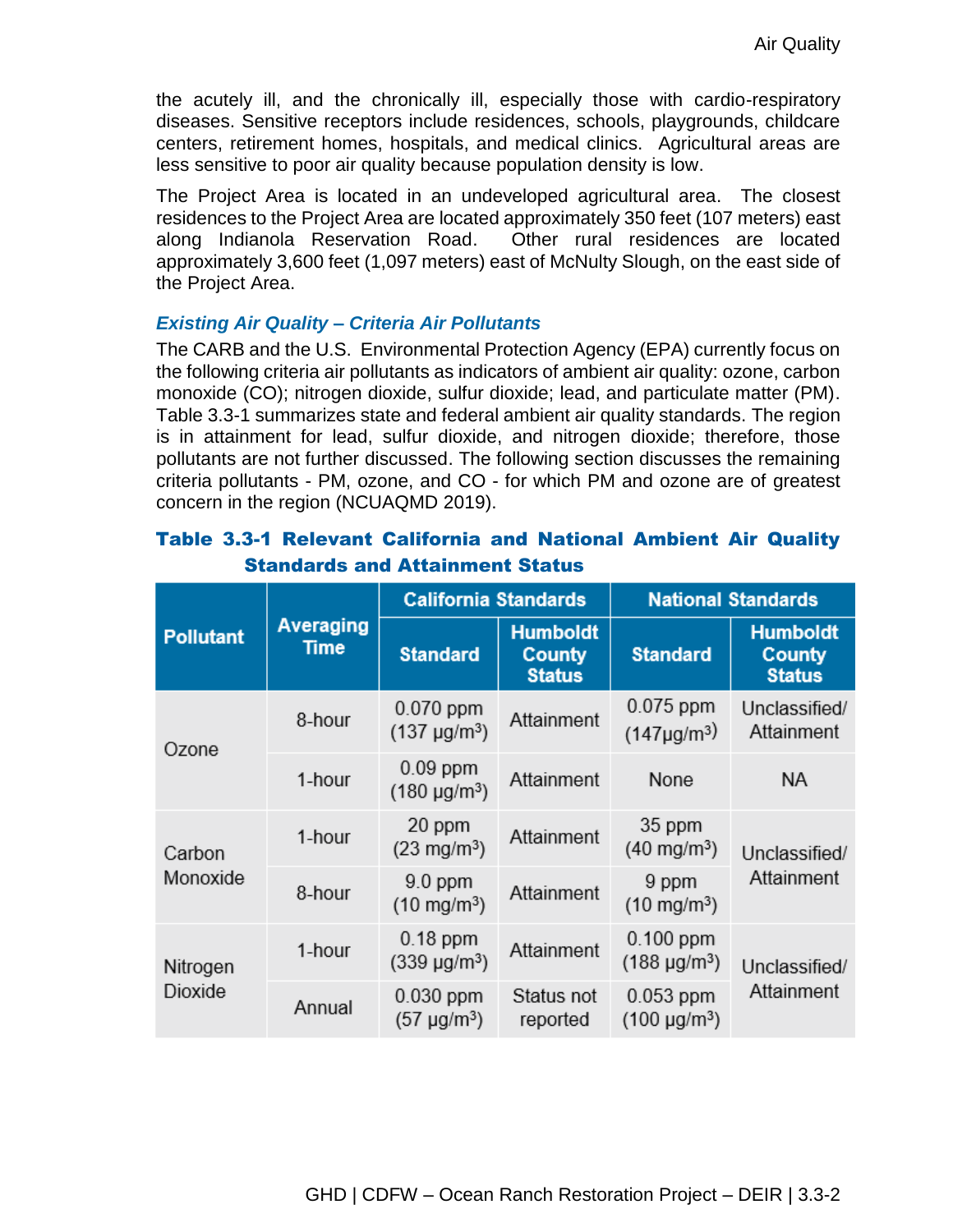|                                                            |                          | <b>California Standards</b>          |                                                   | <b>National Standards</b>             |                                            |  |
|------------------------------------------------------------|--------------------------|--------------------------------------|---------------------------------------------------|---------------------------------------|--------------------------------------------|--|
| <b>Pollutant</b>                                           | Averaging<br><b>Time</b> | <b>Standard</b>                      | <b>Humboldt</b><br><b>County</b><br><b>Status</b> | <b>Standard</b>                       | <b>Humboldt</b><br>County<br><b>Status</b> |  |
| Sulfur<br>Dioxide                                          | 1-hour                   | $0.25$ ppm<br>$(655 \text{ µg/m}^3)$ | Attainment                                        | $0.075$ ppm<br>$(196 \text{ µg/m}^3)$ | Unclassified                               |  |
|                                                            | 24-hour                  | $0.04$ ppm<br>$(105 \text{ µg/m}^3)$ | Attainment                                        | $0.14$ ppm<br>$(365 \text{ µg/m}^3)$  |                                            |  |
|                                                            | Annual                   | None                                 | <b>NA</b>                                         | $0.03$ ppm<br>$(56 \text{ µg/m}^3)$   |                                            |  |
| Respirable<br>Particulate<br>Matter<br>(PM <sub>10</sub> ) | 24-hour                  | $50 \mu g/m^3$                       | Nonattain<br>ment                                 | 150 $\mu$ g/m <sup>3</sup>            | Unclassified                               |  |
|                                                            | Annual                   | $20 \mu g/m3$                        | Attainment                                        | None                                  |                                            |  |
| Fine<br>Particulate<br>Matter<br>(PM <sub>2.5</sub> )      | 24-hour                  | None                                 | NA.                                               | $35 \mu g/m^3$                        |                                            |  |
|                                                            | Annual                   | 12 $\mu$ g/m $3$                     | Attainment                                        | 12 $\mu$ g/m $3$                      | Unclassified/<br>Attainment                |  |

Sources: CARB 2016. CARB 2018. NCUAQMD 2019.

Notes:

ppm = parts per million

mg/m3 = milligrams per cubic meter

µg/m3 = micrograms per cubic meter

## **Particulate Matter**

Particulate matter is a complex mixture of tiny particles that consists of dry solid fragments, solid cores with liquid coatings, and small droplets of liquid. These particles vary greatly in shape, size, and chemical composition, and can be made up of many different materials such as metals, soot, soil, and dust. Particles 10 microns or less in diameter are defined as respirable particulate matter or PM<sub>10</sub>. Fine particles are 2.5 microns or less in diameter ( $PM<sub>2.5</sub>$ ) and, while also respirable, can contribute significantly to regional haze and reduction of visibility. Inhalable particulates come from smoke, dust, aerosols, and metallic oxides. Although particulates are found naturally in the air, most particulate matter found in the study area is emitted either directly or indirectly by motor vehicles, agricultural activities, and wind erosion of disturbed areas. Most PM2.5 is comprised of combustion products such as smoke. Extended exposure to PM can increase the risk of chronic respiratory disease (BAAQMD 2017).

## **Ozone**

Ground-level ozone is the principal component of smog. Ozone is not directly emitted into the atmosphere, but instead forms through a photochemical reaction of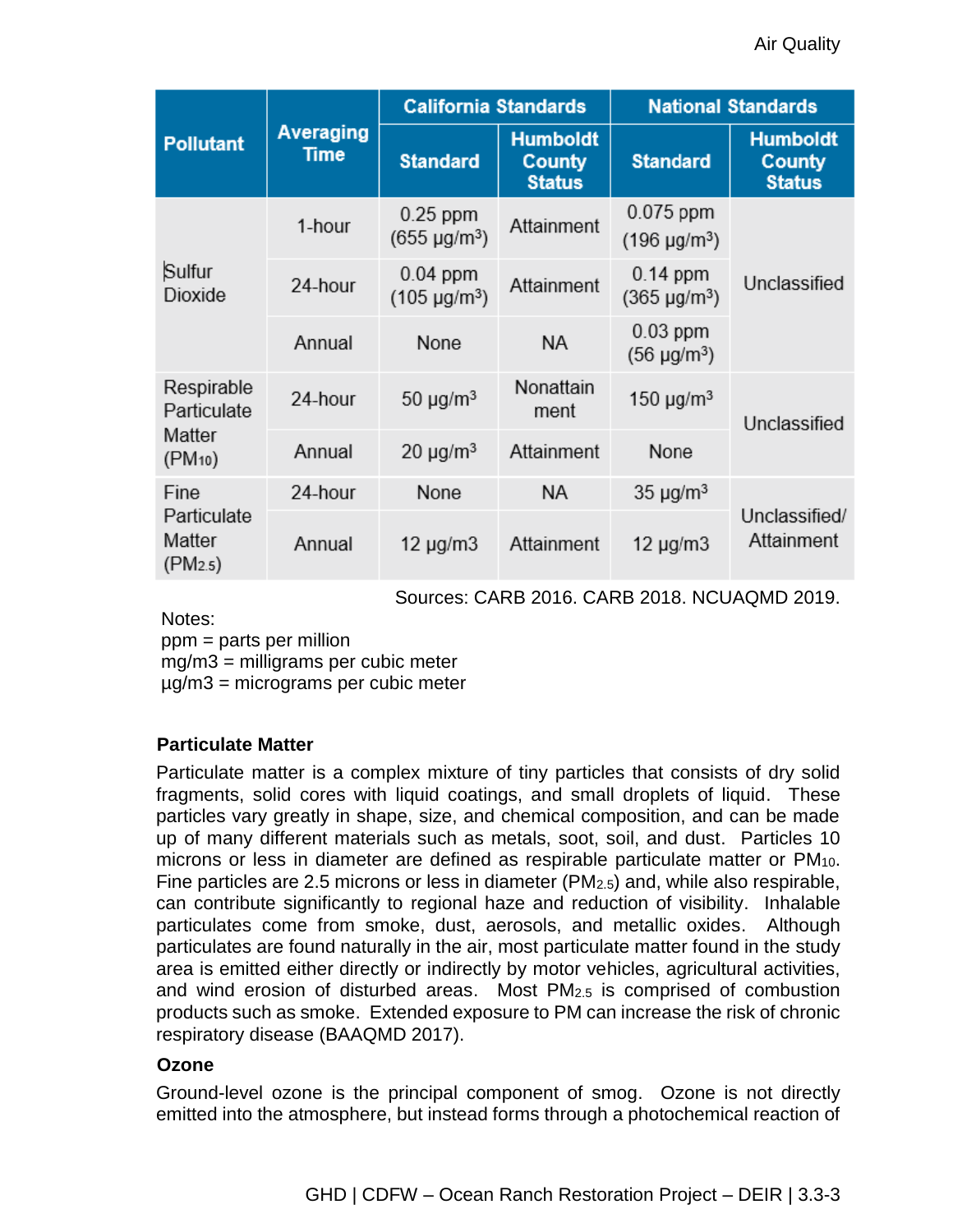reactive organic gases (ROG) and nitrogen oxides (NOx), which are known as ozone precursors. Ozone levels are highest from late spring through autumn when precursor emissions are high and meteorological conditions are warm and stagnant. Motor vehicles create the majority of ROG and  $NO<sub>x</sub>$  emissions in California. Exposure to levels of ozone above current ambient air quality standards can lead to human health effects such as lung inflammation, tissue damage and impaired lung function. Ozone exposure is also associated with symptoms such as coughing, chest tightness, shortness of breath, and the worsening of asthma symptoms (BAAQMD 2017). The greatest risk for harmful health effects belongs to outdoor workers, athletes, children, and others who spend greater amounts of time outdoors during periods of high ozone levels, typically during the summer.

#### **Carbon Monoxide**

Carbon monoxide is a non-reactive pollutant that is toxic, invisible, and odorless. It is formed by the incomplete combustion of fuels. The largest sources of CO emissions are motor vehicles, wood stoves, and fireplaces. Carbon monoxide is directly emitted to the atmosphere, where levels are strongly influenced by meteorological factors such as wind speed and atmospheric stability. The health threat from elevated ambient levels of CO is most serious for those who suffer from heart disease, like angina, clogged arteries, or congestive heart failure; however, high levels of CO can affect even healthy people. People who breathe high levels of CO can develop vision problems, reduced ability to work or learn, reduced manual dexterity, and difficulty performing complex tasks. At extremely high levels, CO is poisonous and can cause death.

## **Toxic Air Contaminants**

Toxic Air Contaminants (TACs) are a broad class of compounds known to cause morbidity or mortality (usually because they cause cancer or serious illness) and include, but are not limited to, the criteria air pollutants listed in Table 3.3-1. Toxic Air Contaminants are found in ambient air, especially in urban areas, and are caused by industry, agriculture, fuel combustion, and commercial operations (e.g., dry cleaners). Toxic Air Contaminants are typically found in low concentrations, even near their source (e.g., diesel particulate matter near a freeway).

According to the CARB, diesel exhaust is a complex mixture of gases, vapors, and fine particles. Some of the chemicals in diesel exhaust, such as benzene and formaldehyde, have been previously identified as TACs by the CARB, and are listed as carcinogens either under the state's Proposition 65 or under the federal Hazardous Air Pollutants programs. California has adopted a comprehensive diesel risk reduction program, and recently adopted new regulations requiring the retrofit and/or replacement of construction equipment, on-highway diesel trucks, and diesel buses in order to lower PM2.5 emissions and reduce statewide cancer risk from diesel exhaust (see Section 3.3.2 below).

# 3.3.2 Regulatory Framework

The federal Clean Air Act of 1977 (CAA) governs air quality in the United States. In addition to being subject to federal requirements, air quality in California is also governed by more stringent regulations under the California Clean Air Act.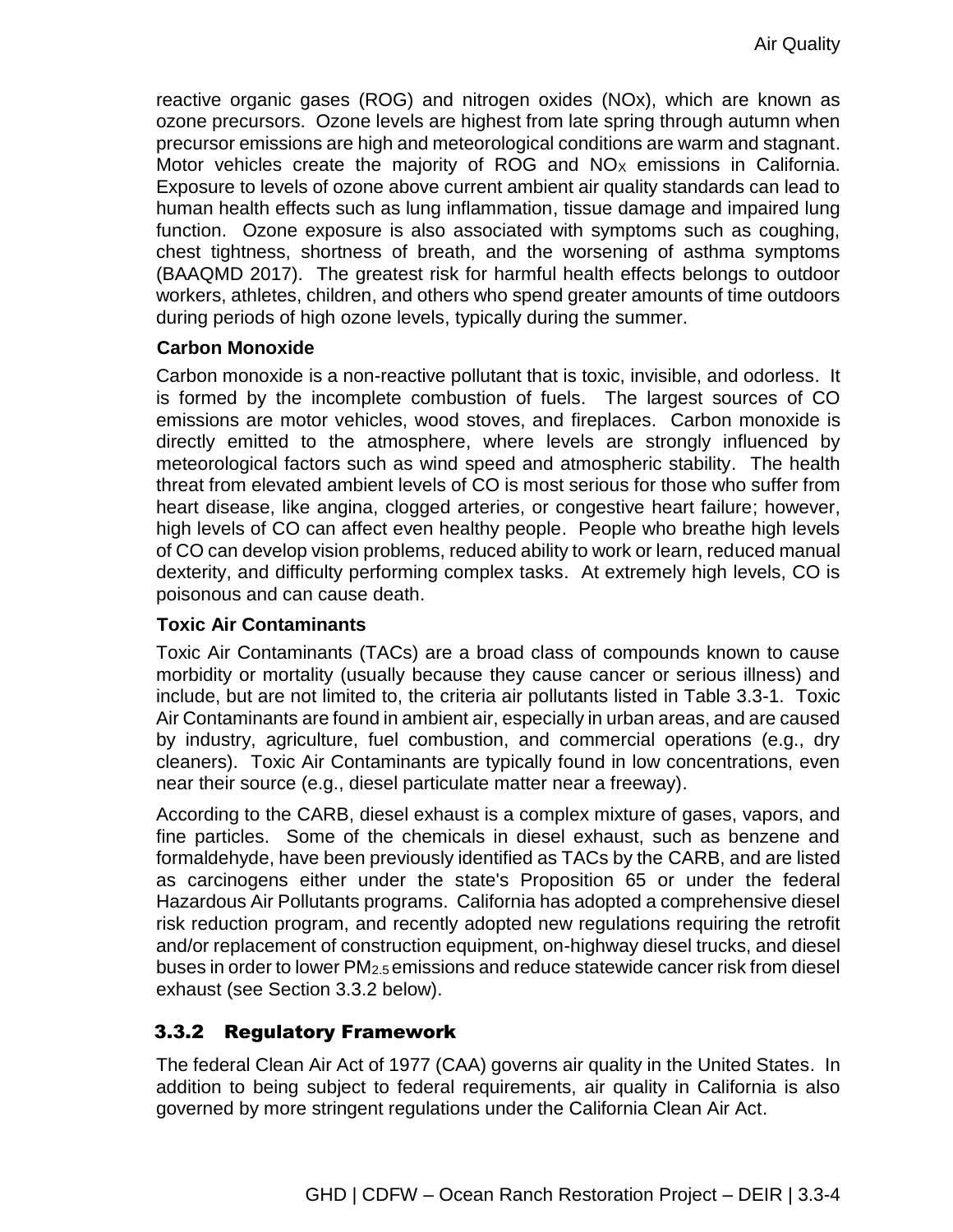Because chronic exposure can result in adverse health effects, TACs are regulated at the regional, state, and federal level. The identification, regulation, and monitoring of TACs is relatively new compared to that for criteria air pollutants that have established ambient air quality standards. Specifically, TACs are regulated or evaluated on the basis of risk to human health rather than comparison to an ambient air quality standard or emission-based threshold.

#### *Federal*

The EPA is responsible for enforcing the federal CAA and for establishing the National Ambient Air Quality Standards (NAAQS). The NAAQS are required under the CAA and subsequent amendments.

#### *State*

In California, the CARB, which is part of the California Environmental Protection Agency, is responsible for meeting the state requirements of the federal CAA, administering the California Clean Air Act, and establishing the California Ambient Air Quality Standards (CAAQS). The California Clean Air Act, as amended in 1992, requires all air districts in the state to endeavour to achieve and maintain the CAAQS. The CARB regulates mobile air pollution sources, such as motor vehicles. It is responsible for setting emission standards for vehicles sold in California and for other emission sources, such as consumer products and certain off-road equipment. CARB oversees the functions of local air pollution control districts and air quality management districts, which in turn administer air quality activities at the regional and county level.

#### *Regional and Local*

## **North Coast Unified Air Quality Management District**

The NCUAQMD, one of 35 air districts in California, has jurisdiction over Humboldt, Del Norte, and Trinity counties. The NCUAQMD's primary responsibility is for controlling air pollution from stationary sources and maintaining healthful air quality throughout the tri-county jurisdiction. The NCUAQMD has permit authority over most types of stationary emission sources and can require stationary sources to obtain permits, impose emission limits, set fuel or material specifications, or establish operational limits to reduce air emissions. The NCUAQMD monitors air quality; enforces local, state and federal air quality regulations for counties within its jurisdiction; inventories and assesses the health risks of TACs; and adopts rules that limit pollution.

Humboldt County is listed as "attainment" or "unclassified" for all the federal and state ambient air quality standards except for the state 24-hour particulate ( $PM_{10}$ ) standard (Table 3.3-1). The NCUAQMD has not formally adopted significance thresholds that would apply to the proposed Project. For construction emissions, the NCUAQMD has indicated that emissions are not considered regionally significant for projects whose construction would be of relatively short duration (i.e., lasting less than one year). For project construction that lasts more than one year or that involves above average construction intensity in volume of equipment or area disturbed, construction emissions may be compared to stationary source thresholds (NCUAQMD 2015).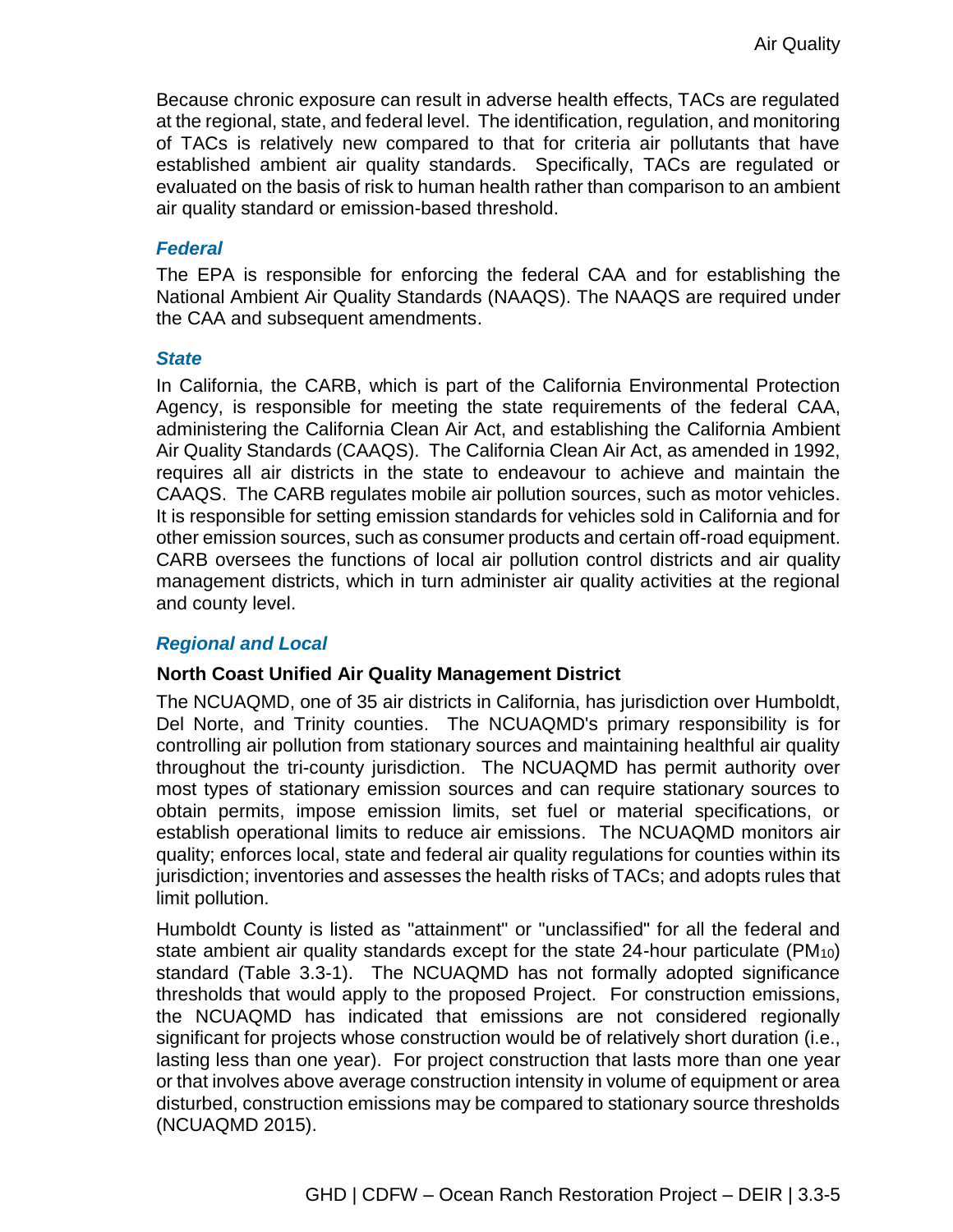Construction activities are subject to Rule 104 (Prohibitions) Section D (Fugitive Dust Emission), which requires reasonable precautions be taken to prevent PM from becoming airborne. These precautions include but are not limited to: 1) covering open bodied trucks when used for transporting materials likely to give rise to airborne dust; and 2) the use of water during the grading of roads or the clearing of land.

Prescribed burning activities are also subject to Regulation II – Open Burning and require a Non-Standard Burn Permit. Depending on the type of burn project, the NCUAQMD may also require a Smoke Management Plan. Burn day status (i.e., days when prescribed burning is allowed) are determined by the CARB on a daily basis. Inversion layer and wind direction are included among the factors used in determining burn day status.

Finally, Rule 110 - New Source Review (NSR) And Prevention of Significant Deterioration establishes the pre-construction review requirements for new and modified stationary sources of air pollution. This Project does not include any new stationary sources; therefore, Rule 110 would not apply.

#### **Humboldt County General Plan**

Portions of the study area (i.e., areas outside of the Project Area that are not owned by CDFW) are subject to local oversight and compliance with the Humboldt County General Plan and Eel River Area Local Coastal Plan. The goals and policies within the Humboldt County General Plan that regulate air quality include the following:

#### **AQ-1. Improved Air Quality**

Air quality that meets state and federal ambient air quality standards.

## **AQ-2. Particulate Emissions**

Successful attainment of CAAQS for PM.

#### **AQ-G3. Other Criteria Pollutants**

Maintain attainment of CAAQS for ozone and other criteria pollutants which may be subject to tightening standards.

#### **AQ-P2. Reduce Localized Concentrated Air Pollution**

Reduce or minimize the creation of hot spots or localized places of concentrated automobile emissions.

#### **AQ-P4. Construction and Grading Dust Control**

Dust control practices on construction and grading sites shall achieve compliance with NCUAQMD fugitive dust emission standards.

#### **AQ-P7. Interagency Coordination**

Coordinate with the NCUAQMD early in the permit review process to identify expected regulatory outcomes and minimize delays for projects involving:

- A. CEQA environmental review;
- B. Building demolition projects that may involve removal of asbestoscontaining material subject to National Emission Standards for Hazardous Air Pollutants; and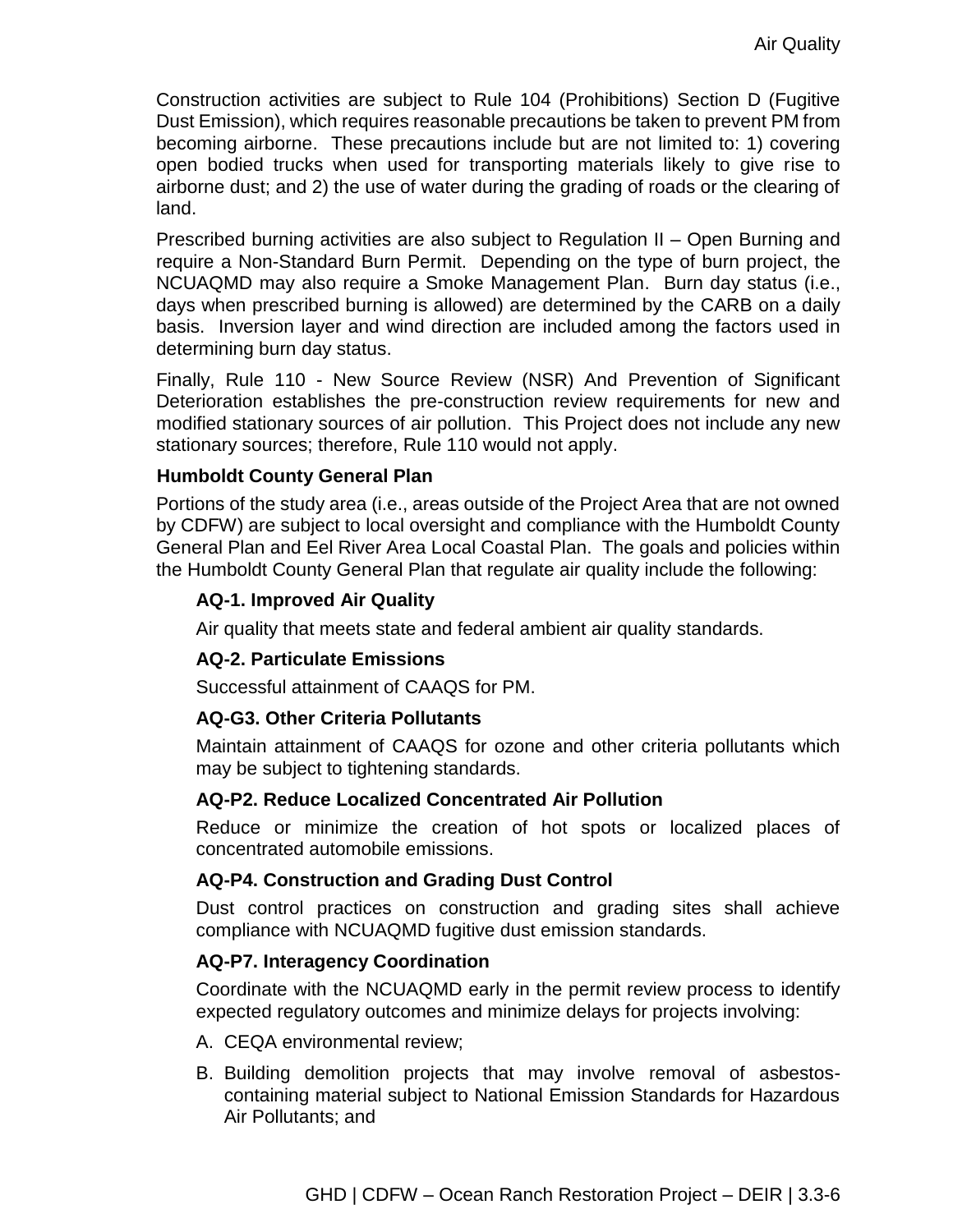C. Grading and mining operations subject to State Airborne Toxic Control Measures for naturally occurring asbestos. Rely on the air quality standards, permitting processes, and enforcement capacity of the NCUAQMD to define thresholds of significance and set adequate mitigations under CEQA to the maximum extent allowable.

# **Eel River Area Local Coastal Plan**

No air quality regulations are listed or discussed in the Eel River Area Local Coastal Plan.

# 3.3.3 Evaluation Criteria and Significance Thresholds

The evaluation criteria and significance thresholds summarized below are used to determine if the Project would have a significant effect related to air quality. The Project would cause a significant impact related to air quality, as defined by the CEQA Guidelines (Appendix G), if it would:

- Conflict with or obstruct implementation of the applicable air quality plan;
- Result in a cumulatively considerable net increase of any criteria pollutant for which the Project region is non-attainment under an applicable federal or state ambient air quality standard;
- Expose sensitive receptors to substantial pollutant concentrations; or
- Result in other emissions (such as those leading to odors) adversely affecting a substantial number of people.

The NCUAQMD does not have established CEQA significance criteria to determine the significance of impacts that would result from projects such as the proposed Project; however, the NCUAQMD does have criteria pollutant significance thresholds for new or modified stationary source projects proposed within the NCUAQMD's jurisdiction. NCUAQMD has indicated that it is appropriate for lead agencies to compare proposed construction emissions that last more than one year to its stationary source significance thresholds, which are:

- NOx  $-$  40 tons per year
- ROG 40 tons per year
- PM10  $-$  15 tons per year
- $\bullet$  CO 100 tons per year.

If an individual project's emission of a particular criteria pollutant is within the thresholds outlined above, the project's effects concerning that pollutant are considered to be less-than significant.

Impacts related to construction dust are considered significant if dust is allowed to leave the site (NCUAQMD 2015).

## 3.3.4 Methodology

California Emissions Estimator Model (CalEEMod, Version 2016.3.2) was used to estimate air pollutant emissions from Project construction, invasive plant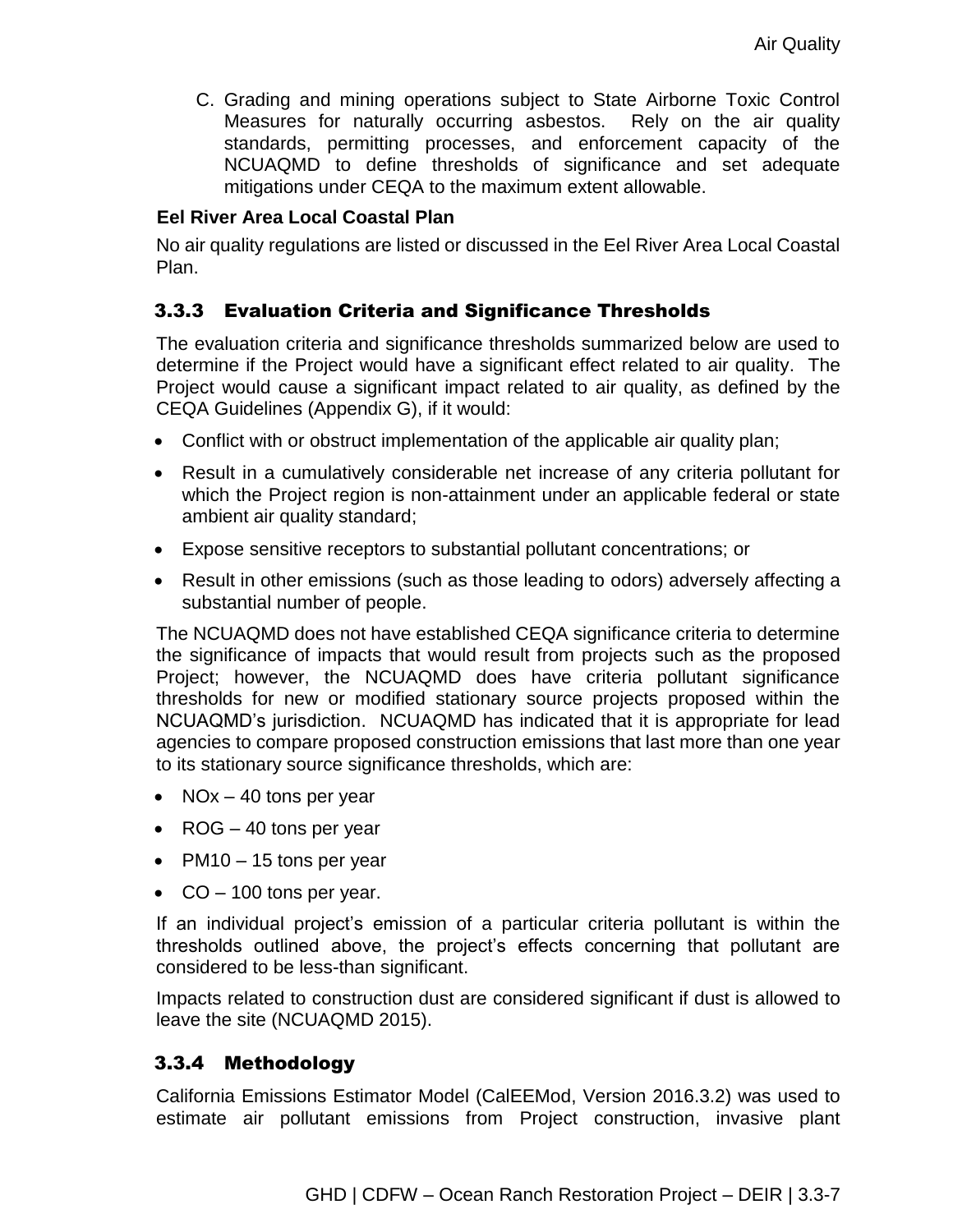management and maintenance activities and public access. The construction emissions modelling was based on the construction equipment inventories, schedule, and estimated hauling quantities developed for the Project. Constructionrelated fugitive dust emissions are discussed qualitatively.

Criteria pollutant emissions from the proposed prescribed burning of 279 acres of European beachgrass and 571 acres of dense-flowered cordgrass were estimated using the EPA's AP42 emission factors (13.1 Wildfires & Prescribed Burning) and estimated fuel loading from the Pacific Northwest U.S. Department of Agriculture's (USDA) Digital Photo Series for California Grasslands (USDA 2019). The annual rate of prescribed burning is currently unknown; prescribed burning could occur up to 10 years or more. For the purposes of a conservative analysis, the emissions quantification assumes that all prescribed burning could occur within one year.

Post-construction Project emissions were also estimated using CalEEMod to evaluate emissions from invasive plant management activities, site maintenance, and use of the Project Area by the public, at an assumed rate of 6 trips per day. These emissions were modelled for year 2022. It was assumed that ongoing invasive plant management activities include the use of one (1) excavator and two (2) tractors/loaders/backhoes.

# 3.3.5 Impacts and Mitigation Measures

### **Impact AQ-1: Would the Project conflict with or obstruct implementation of the applicable air quality plan?**

#### *Construction*

This impact relates to consistency with an adopted attainment plan. Within the study area, the NCUAQMD is responsible for monitoring and enforcing local, state, and federal air quality standards. As summarized in Table 3.3-1, Humboldt County is designated 'attainment' for all NAAQS. With regard to the CAAQS, Humboldt County is designated attainment for all pollutants except PM<sup>10</sup> (where it is designated as "non-attainment")(Table 3.3-1). Therefore, any use or activity that generates airborne PM, including construction-related dust, may be of concern to the NCUAQMD. As noted above, Rule 104, Section D – Fugitive Dust Emissions is used by the NCUAQMD to address non-attainment for PM10. Pursuant to Rule 104 Section D, reasonable precautions must be taken when handling, transporting or storing materials to prevent PM from becoming airborne.

Vehicle trips to and from the Project Area and earth moving activities that would occur during Project construction would generate fugitive dust (PM<sub>10</sub>). The amount of dust generated at any given time would be highly variable and dependent on the size of the area disturbed, amount of activity, soil conditions, meteorological conditions, and number of vehicle trips. Fugitive dust emissions during construction of the Project could be a significant impact; Mitigation Measure AQ-1 would be implemented to reduce this potential impact to a level that would be less than significant.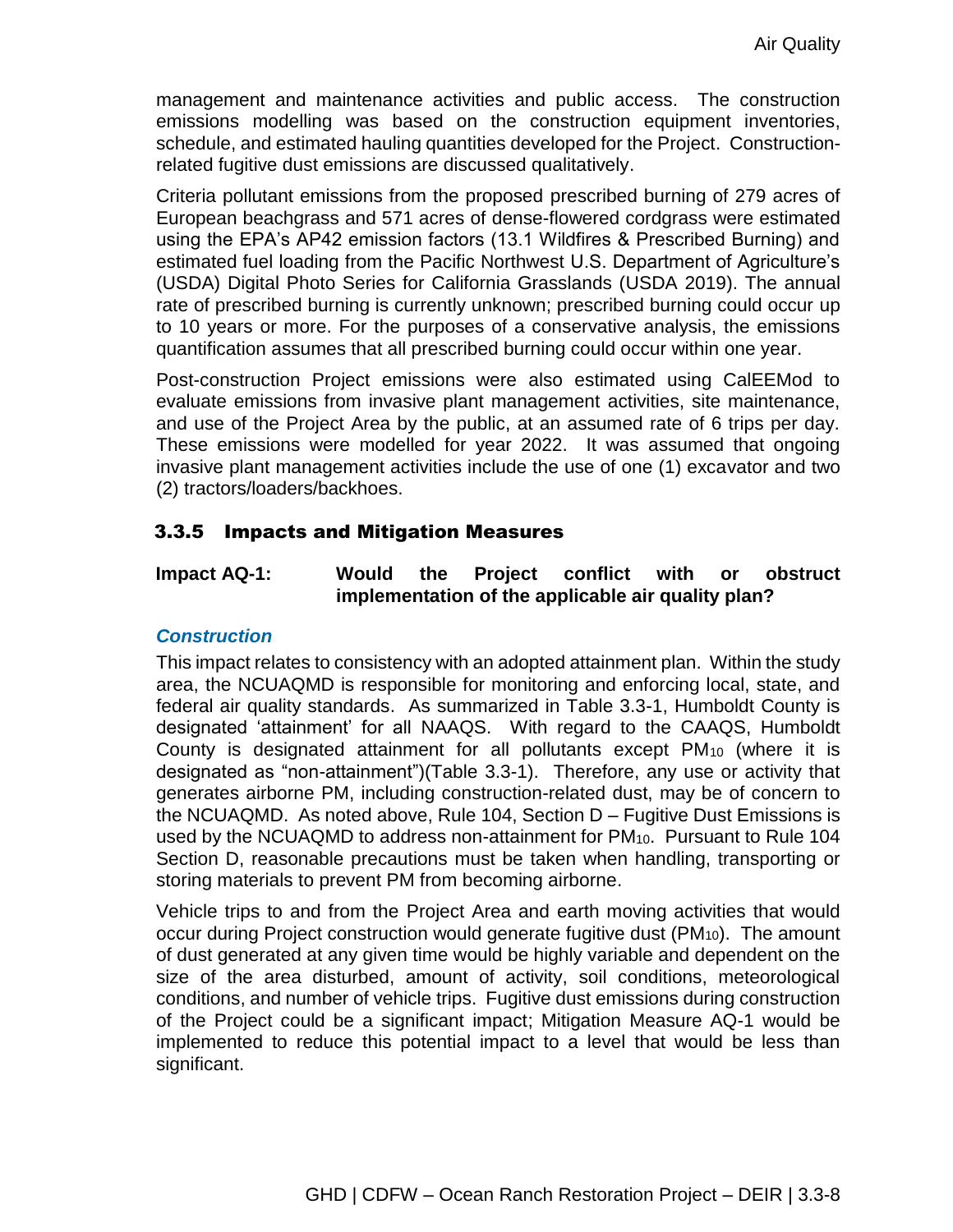#### *Invasive Plant Management*

Invasive plant management may include hand removal or mechanical excavation of dense-flowered cordgrass and hand removal or smothering of dwarf eelgrass, both of which are located in wet environments where exposed earth is not likely to become airborne. Excavations of European beachgrass with heavy equipment is a potential method for its removal. Invasive plant management may include prescribed burning as a method to reduce European beachgrass and/or dense-flowered cordgrass biomass, which would cause a temporary increase in the amount of airborne PM during the period the fire is burning. Prescribed burns are anticipated to be utilized intermittently as a means of long-term land management and would occur infrequently (e.g., a few times a year at most). Due to the limited handling, transport or open storage of materials, and prescribed burns in which PM may become airborne, invasive plant management is not expected to conflict with NCUAQMD's Rule 104 Section D. A less than significant impact on air quality from invasive plant management would occur.

#### *Maintenance*

Maintenance of the Project would typically not include the handling, transporting or open storage of materials in which PM may become airborne. However, although expected to be infrequent, maintenance may require additional gravel, soil or similar material to be brought on site, should the need for such materials arise. Maintenance would also involve driving on the proposed road and potentially offroad, which has the potential to result in PM becoming airborne. However, maintenance activities would be limited in duration and infrequent. Due to the limited driving, handling, transport or open storage of materials in which PM may become airborne, maintenance of the Project is not expected to conflict with NCUAQMD's Rule 104 Section D. A less than significant impact on air quality from maintenance of the Project would occur.

#### **Mitigation Measures:** Implement Mitigation Measure AQ-1.

#### **Mitigation Measure AQ-1: Dust Control Measures During Construction**

The contractor shall implement the following measures during construction:

- All exposed surfaces (e.g., parking areas, staging areas, soil piles, active graded areas, excavations, and unpaved access roads) shall be watered two times per day in areas of active construction.
- All haul trucks transporting soil, sand, or other loose material off-site shall be covered.
- All vehicle speeds on unpaved roads shall be limited to 15 miles per hour (mph), unless the unpaved road surface has been treated for dust suppression with water, rock, wood chip mulch, or other dust prevention measures.
- All surfaces to be paved shall be paved as soon as possible.
- Idling times shall be minimized either by shutting equipment off when not in use or reducing the maximum idling time to five minutes. Clear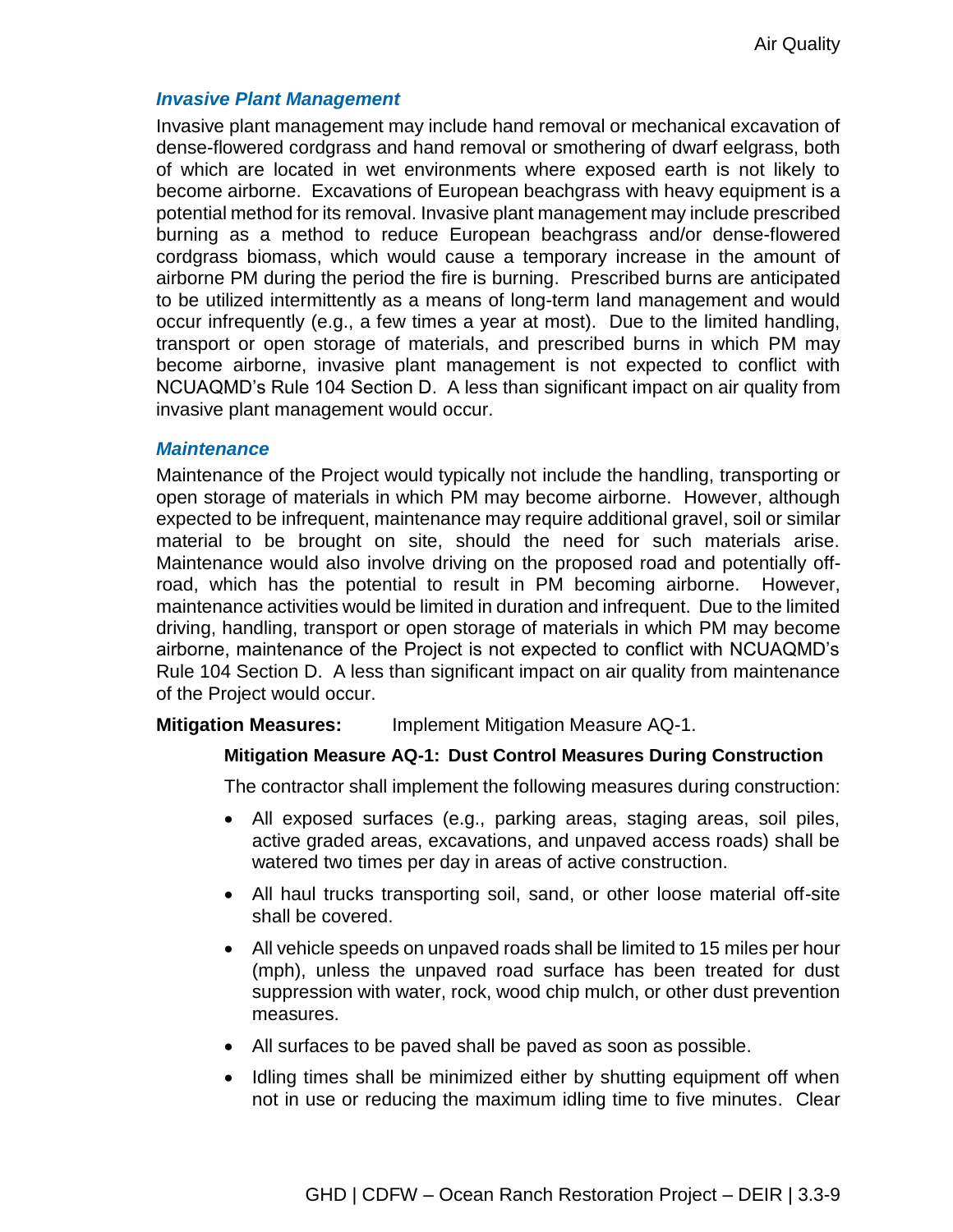signage regarding the same shall be provided for construction workers at all access points.

- All construction equipment shall be maintained and properly tuned in accordance with the manufacturer's specifications.
- A publicly visible sign with the telephone number and person to contact at the lead agency regarding dust complaints shall be posted. This person shall respond and take corrective action within 48 hours. The NCUAQMD's phone number shall also be visible to ensure compliance with applicable regulations.

**Level of Significance:** Less than significant with mitigation.

Implementation of Mitigation Measure AQ-1 complies with the best management practices recommended by the NCUAQMD to reduce construction-related dust to a less-than-significant level. Therefore, Impact AQ-1 would be reduced to less than significant with implementation of Mitigation Measure AQ-1.

# **Impact AQ-2: Would the Project result in a cumulatively considerable net increase of any criteria pollutant for which the Project region is non-attainment under an applicable federal or state ambient air quality standard?**

## *Localized PM<sup>10</sup>*

The County is designated attainment for all state and federal standards, with the exception of the state's PM<sub>10</sub> standard. Localized PM<sub>10</sub> is of concern during construction because of the potential to emit fugitive dust during earth-disturbing activities.

The Project includes clearing and grubbing, excavation, grading, vegetation removal, embankment work, and construction of public access facilities. Generally, the most substantial air pollutant emissions would be dust generated from site clearing and grubbing, grading, and excavation. These emissions could lead to both health and nuisance impacts. Construction activities would also temporarily generate emissions of equipment exhaust and other air contaminants. The Project's potential impacts from equipment exhaust are assessed separately in question (c) below.

The NCUAQMD does not have formally adopted thresholds of significance for fugitive, dust-related PM emissions above and beyond Rule 104, Section D which does not provide quantitative standards. For the purposes of analysis, this document uses the Bay Area Air Quality Management District (BAAQMD) approach to determining significance for fugitive dust emissions from Project construction. The BAAQMD bases the determination of significance for fugitive dust on a consideration of the control measures to be implemented. If all appropriate emissions control measures recommended by BAAQMD are implemented for a project, then fugitive dust emissions during construction are not considered significant. BAAQMD recommends a specific set of Basic Construction Measures to reduce emissions of construction-generated PM<sub>10</sub> to less than significant. Without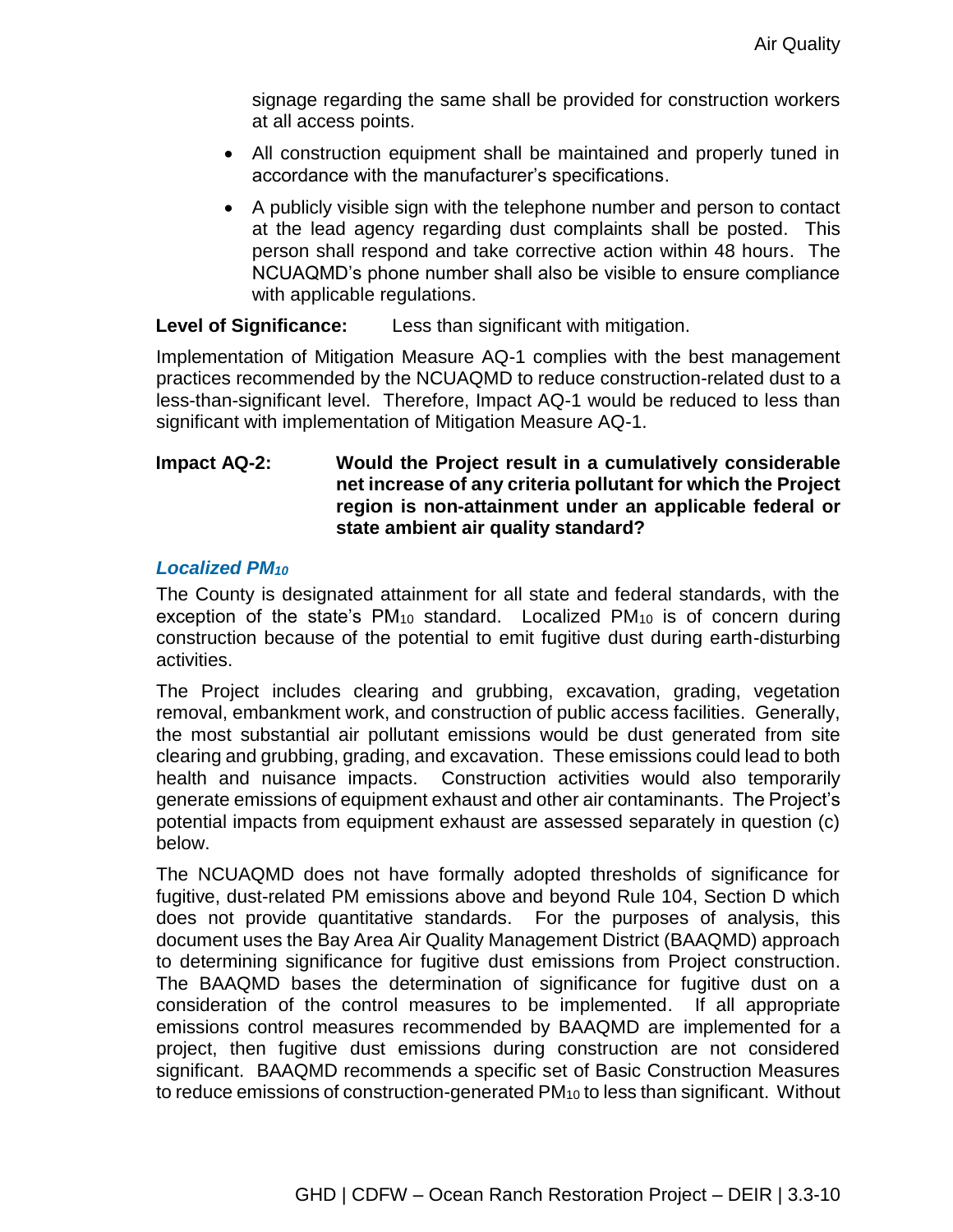incorporation of these Basic Construction Measures, the Project's constructiongenerated fugitive PM<sup>10</sup> (dust) would result in a potentially significant impact.

The Basic Construction Measure controls recommended by the BAAQMD are incorporated into Mitigation Measure AQ-1. These controls are consistent with NCUAQMD Rule 104 Section D for Fugitive Dust Emission and provide supplemental control of fugitive dust emissions beyond that which would occur with Rule 104 Section D compliance alone. Therefore, with implementation of Mitigation Measure AQ-1 the Project would result in a less than significant impact for construction-related PM<sup>10</sup> generation and would not violate or substantially contribute to an existing or projected air quality violation.

#### *Construction*

The NCUAQMD does not consider emissions regionally significant for projects whose construction would be of relatively short duration, lasting less than one year. Emission modelling was conducted based on a two-year construction window, or 131 days of Project work per year.

The NCUAQMD does not have established CEQA significance criteria to determine the significance of impacts that may result from a project; however, the NCUAQMD does have criteria pollutant significance thresholds for new or modified stationary source projects proposed within the NCUAQMD's jurisdiction. NCUAQMD has indicated that it is appropriate for lead agencies to compare proposed construction emissions that last more than one year to its stationary source significance thresholds. If an individual project's emission of a particular criteria pollutant is within the thresholds outlined above, the project's effects concerning that pollutant are considered to be less than significant.

CalEEMod version 2016.3.2 was used to estimate air pollutant emissions from Project construction equipment and earthmoving. Construction of the Project is expected to require two years to complete.

Detailed construction equipment activity was estimated based on Project construction components and detailed data from the Project engineer. Table 3.3-2 – Construction Criteria Pollutant Emissions summarizes construction-related emissions. Modelling results indicate the Project's construction emissions will not exceed the NCUAQMD's stationary sources emission thresholds in any year of construction. Therefore, the impact from construction emissions would be less than significant.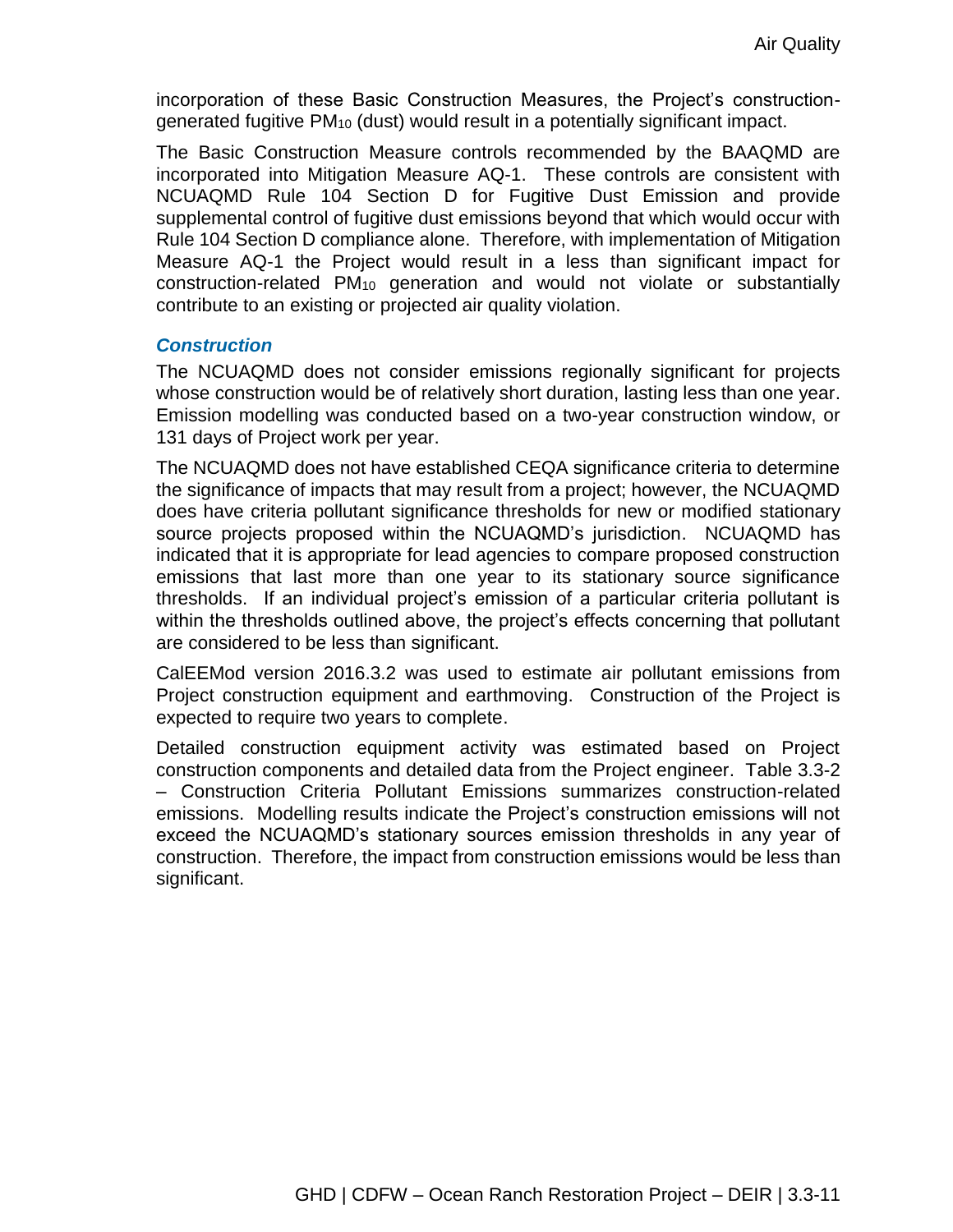| <b>Parameter</b>                                             | <b>ROG</b> | <b>NO<sub>x</sub></b> | $PM_{10}$ | <b>Carbon</b><br><b>Monoxide</b> |
|--------------------------------------------------------------|------------|-----------------------|-----------|----------------------------------|
| Year 1                                                       |            |                       |           |                                  |
| Construction Equipment and<br><b>Fugitive Dust Emissions</b> | 0.28       | 2.38                  | 0.13      | 2.36                             |
| Year 2                                                       |            |                       |           |                                  |
| Construction Equipment and<br><b>Fugitive Dust Emissions</b> | 0.25       | 1.92                  | 0.11      | 2.27                             |
| <b>Annual Threshold</b>                                      | 40         | 40                    | 15        | 100                              |
| Exceed Threshold (Yes or No)                                 | No         | <b>No</b>             | No        | N <sub>o</sub>                   |

# Table 3.3-2 Construction Criteria Air Pollutant Emissions (tons)

#### *Invasive Plant Management and Maintenance*

The Project would include prescribed burning of invasive plants, as described in the Methodology section. Additionally, it is estimated that the Project may generate up to 6 visitor trips per day and ongoing invasive plant management through mechanical removal. These activities would be infrequent and short-term in nature. Invasive plant management activities would be substantially less in intensity and duration than construction.

As described above, EPA AP42 emission factors were used to estimate PM<sub>10</sub> emissions from prescribed burning of European beachgrass and dense-flowered cordgrass. For the purposes of this analysis, prescribed burning of all 279 acres of European beachgrass and 571 acres of dense-flowered cordgrass were assumed to occur within the same year (conservative analysis). Table 3.3-3 – Annual Invasive Plant Management and Maintenance Criteria Air Pollutant Emissions summarizes annual emissions from invasive plant management and maintenance activities. Modelling results indicate the Project's emissions would not exceed the NCUAQMD's stationary sources emission thresholds under the conservative analysis scenario. Invasive plant management activities would occur for up to ten years or as long as needed to achieve control and/or eradication of dense-flowered cordgrass and European beachgrass. Annual emissions are far below the threshold of significance. Therefore, the impact from invasive plant management and maintenance emissions would be less than significant.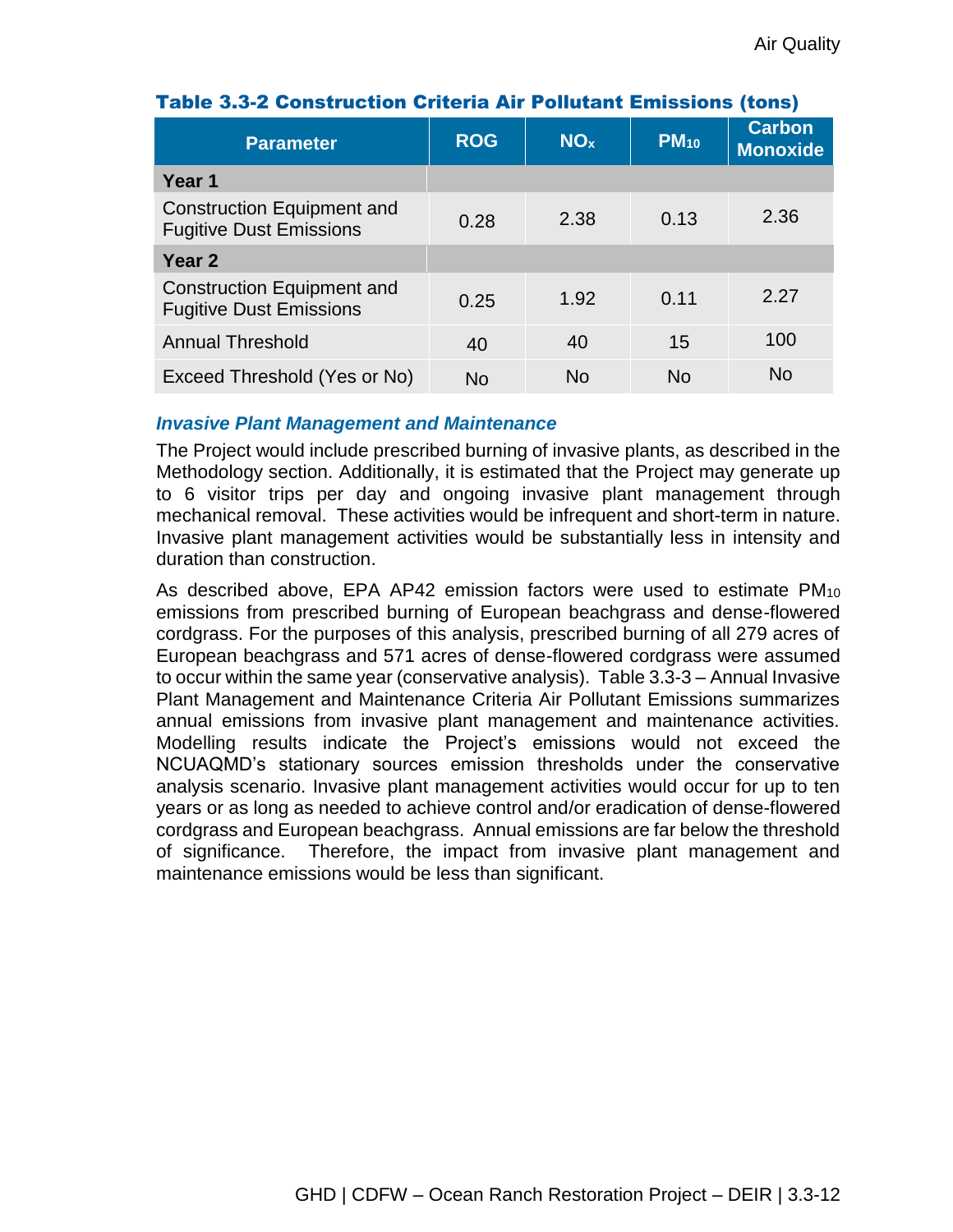| <b>Parameter</b>                                                                                               | <b>ROG</b> | NO <sub>x</sub> | $PM_{10}$ | <b>Carbon</b><br><b>Monoxide</b> |
|----------------------------------------------------------------------------------------------------------------|------------|-----------------|-----------|----------------------------------|
| <b>Mobile</b><br>(Trips to Project site for<br>invasive plant management,<br>maintenance and public<br>access) | 0.02       | 0.15            | 0.08      | 0.35                             |
| <b>Invasive Plant Management</b><br>(Off-road equipment)                                                       | 0.01       | 0.08            | 0.00      | 0.12                             |
| <b>Prescribed Burning</b><br>(European beach grass)                                                            |            |                 | 0.84      |                                  |
| <b>Prescribed Burning</b><br>(dense-flowered cordgrass)                                                        |            |                 | 1.71      |                                  |
| <b>Annual Total</b>                                                                                            | 0.03       | 0.23            | 2.63      | 0.47                             |
| <b>Annual Threshold</b>                                                                                        | 40         | 40              | 15        | 100                              |
| Exceed Threshold (Yes or No)                                                                                   | <b>No</b>  | <b>No</b>       | <b>No</b> | <b>No</b>                        |

# Table 3.3-3 Annual Invasive Plant Management and Maintenance Criteria Air Pollutant Emissions (tons)

## **Mitigation Measures:** Implement Mitigation Measure AQ-1.

## **Level of Significance:** Less than significant with mitigation.

Implementation of Mitigation Measure AQ-1 complies with the Basic Construction Measures recommended by air districts to reduce construction-generated dust to a less-than-significant level. Therefore, Impact AQ-2 would be reduced to less than significant with implementation of Mitigation Measure AQ-1.

## **Impact AQ-3: Would the Project expose sensitive receptors to substantial pollutant concentrations?**

The only sensitive receptors within the vicinity include residences approximately 350 feet (107 meters) from the Project Area boundary near Area C and Area D. Due to the large size of the Project Area, invasive plant management activities in the dune restoration area, and construction and invasive plant management activities in Area A, Area B, and Area E would be considerably farther from identified sensitive receptors on Indianola Reservation Road – between 0.5 mile (0.80 kilometer) and 2.0 miles (3.2 kilometers) away.

## *Construction-Generated Emissions*

BAAQMD's Basic Construction Measures included in Mitigation Measure AQ-1 minimize idling times for trucks and equipment to five minutes and ensures construction equipment is maintained in accordance with manufacturer's specifications.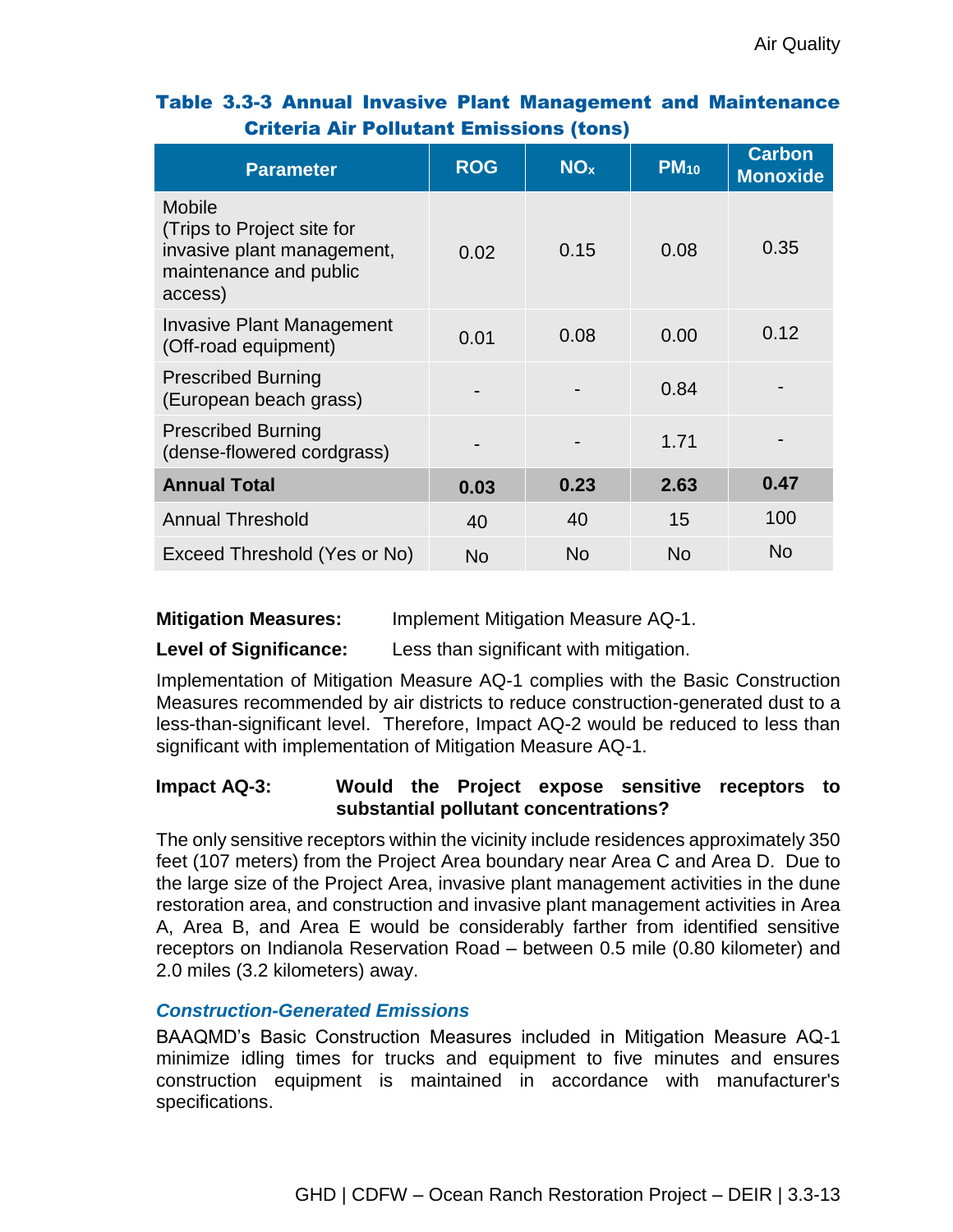The majority of construction equipment in Area C and Area D would be active at a distance of 350 feet (107 meters) or greater from sensitive receptors. Construction occurring in Area A, Area B, Area E, and the dune restoration area would be considerably farther away. Project construction activities would occur in phased segments throughout the Project Area, and are not expected to include intensive or prolonged construction equipment use in any one location for longer than one year of construction. Due to constraints related to resources other than air quality, construction would generally occur for 131 days or less during any construction season.

Due to the distance from construction activities, and implementation of Mitigation Measure AQ-1 to control fugitive dust, the Project would not result in the exposure of sensitive receptors to substantial pollutant concentrations. Therefore, the construction-related impact would be less than significant with mitigation.

#### *Invasive Plant Management-Generated Emissions*

The Project includes prescribed burning as a treatment method for managing invasive plants. Prescribed burns are subject to NCUAQMD Regulation II (Open Burning) and permitting requirements. Regulation II and permitting requirements minimize the potential impact of prescribed burning on sensitive receptors. Additionally, the Project would be required to develop and implement Burn Plans coordinated with the California Department of Forestry and Fire Protection (CAL FIRE), as detailed in Section 2, Project Description, of this Draft EIR. Therefore, invasive plant management activities proposed under the Project would not expose nearby sensitive receptors to substantial levels of pollutants. The invasive plant management-related impact would be less than significant.

### *Maintenance-Generated Emissions*

Temporary and infrequent maintenance activities would occur at the Project Area. Typical emissions expected to occur from maintenance activities include emissions from driving to and from the Project Site. This type of emission is ubiquitous and would not expose nearby sensitive receptors to substantial levels of pollutants. There would be no impact due to maintenance activities.

#### **Mitigation Measures:** Implement Mitigation Measure AQ-1.

#### **Level of Significance:** Less than significant with mitigation.

Implementation of Mitigation Measure AQ-1 complies with the Basic Construction Measures recommended by air districts to reduce construction-generated dust that may otherwise reach sensitive receptors to a less than significant level. Therefore, Impact AQ-3 would be reduced to less than significant with implementation of Mitigation Measure AQ-1.

# **Impact AQ-4: Would the Project result in other emissions (such as those leading to odors) adversely affecting a substantial number of people?**

The Project Area is located in rural Humboldt County and surrounded by open space in most directions. A small neighborhood formerly on the Wiyot Tribe's Table Bluff Reservation is west of the Project Area along Indianola Reservation Road nearest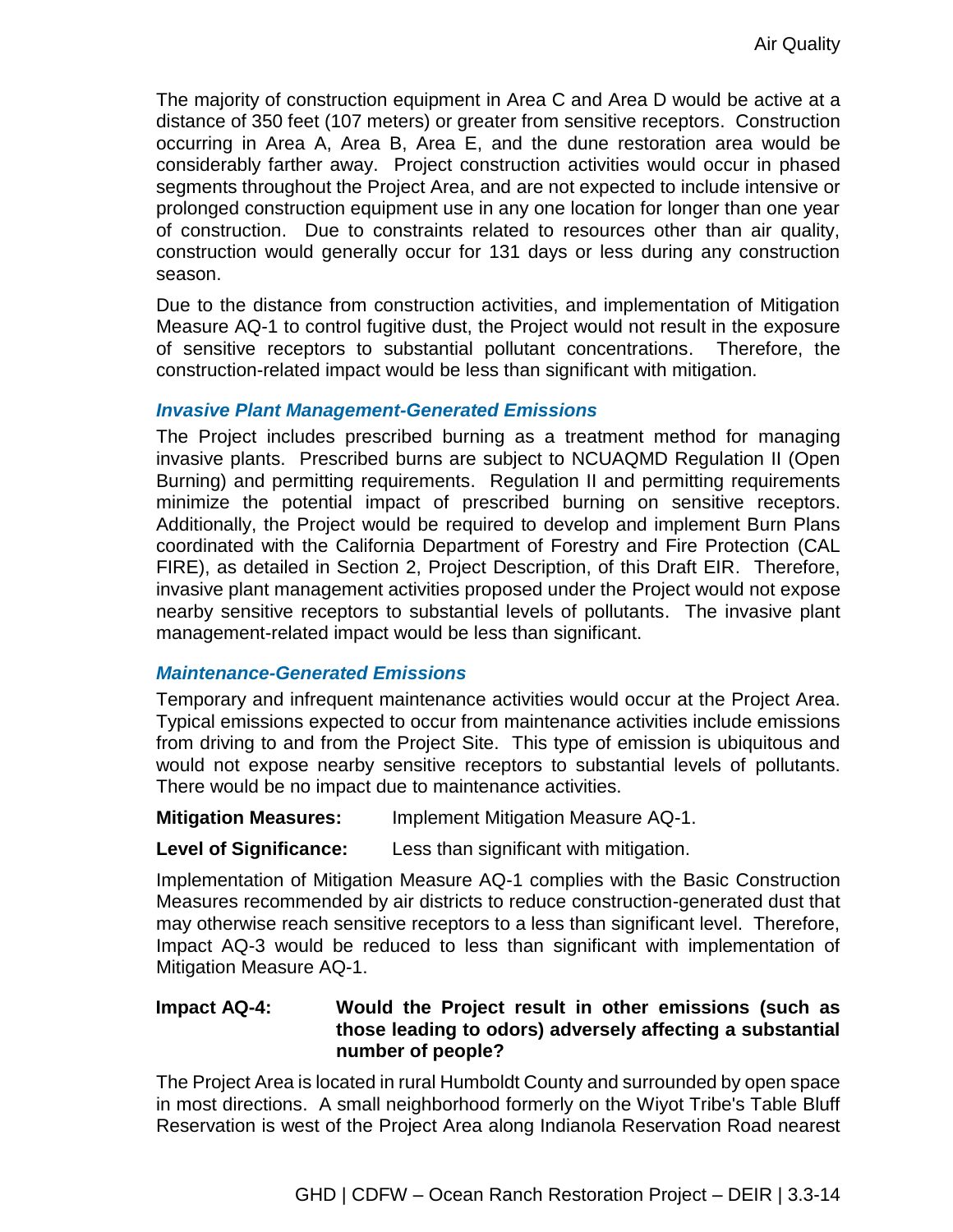Area D at the upstream-most extent of McNulty Slough. As noted above, the closest residence to Area D is approximately 350 feet (107 meters) away from the Project Area boundary. Construction would be dispersed throughout the entire Project Area and would not be concentrated adjacent to the residential neighborhood.

The Project would create limited exhaust fumes from the operation of gas and diesel powered equipment during Project construction. The likelihood of these odors and emissions reaching nearby receptors is influenced by atmospheric conditions, specifically wind direction. Should the wind blow odors and emissions toward the adjacent neighborhood, any potential impact would be short-term and temporary, limited to the length of construction on a given day. Due to the distance between residences and the majority of the Project Area, variable atmospheric conditions, the relative short-term nature of construction, and the small number of people residing adjacent to the Project Area, emissions or odors caused by construction of the Project would not adversely affect a substantial amount of people. Therefore, a less than significant impact would occur.

Following construction, implementation of the Project would not result in any major sources of odor or emissions, except for the uncommon use of fuel-powered equipment or minor prescribed burning during ongoing invasive plant management activities. There would be a less than significant impact with the implementation of Mitigation Measure AQ-1.

**Mitigation Measures:** Implement Mitigation Measure AQ-1.

**Level of Significance:** Less than significant with mitigation.

Implementation of Mitigation Measure AQ-1 complies with the Basic Construction Measures recommended by air districts to reduce construction-generated dust and associated odors to a less-than-significant level. Therefore, Impact AQ-4 would be reduced to less than significant with implementation of Mitigation Measure AQ-1.

# 3.3.6 Cumulative Impacts

# **Impact AQ-C-1: Would the Project contribute to a cumulatively significant impact to air quality?**

By their nature, air pollution, greenhouse gas emissions and energy usage are largely cumulative impacts. As above, with implementation of Mitigation Measure AQ-1, the Project would not conflict with or obstruct applicable air quality plans or exceed BAAQMD thresholds of significance for criteria air pollutants. A project that would not exceed the BAAQMD thresholds of significance on a project level also would not be considered to result in a cumulatively considerable contribution to these regional air quality impacts. This impact would be cumulatively less than significant.

| <b>Mitigation Measures:</b> | Implement Mitigation Measure AQ-1. |
|-----------------------------|------------------------------------|
|-----------------------------|------------------------------------|

**Level of Significance**: Less than significant with mitigation.